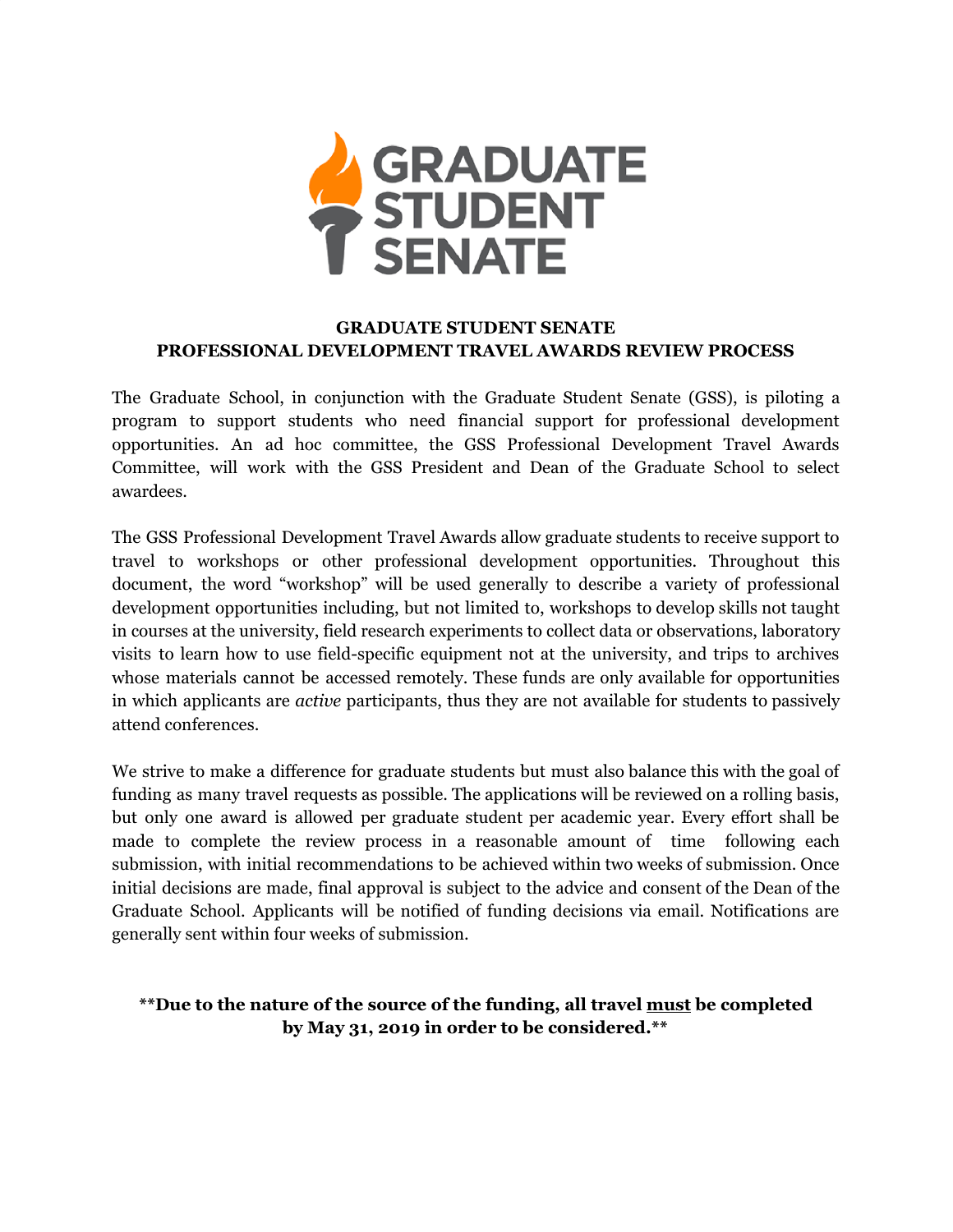In order to clarify the decision process, outlined below is a summary of the procedures used to determine eligibility for an award and any funding decisions.

Automatic Rejection: The application will be automatically rejected if any of the following criteria are met.

- Failure to obtain any of the necessary signatures applicant, academic advisor, and department head (or college dean if no department).
- Failure to submit a summary of the workshop including how attendance at this workshop will positively impact both the applicant and the university (see below).
- The applicant's demonstrated net financial need is a negative or zero amount (see below).

Criteria Used During Review

- Impact of workshop
	- Applicants are expected to write a summary of the workshop indicating its positive impact on both the applicant and the university.
	- Each summary should be limited to 250-1,000 words.
	- The summary must include the expected level of participation in the workshop, including a percentage or hourly estimate as to how much *active* participation will be required of attendees.
	- Summary must include why the workshop is relevant to the student, as well as how there are no similar opportunities at the university.
- Demonstrated net financial need
	- The amount of supplementary assistance indicated by the applicant's department and/or college, as well as any additional financial assistance from other sources (e.g., workshop travel awards, grants, advisor, etc.) is subtracted from the total listed cost for travel.

If exhibiting both a positive impact and a demonstrated net financial need, applications are considered for funding. If chosen for an award, support of up to \$1,000 can be provided through this program. This award can only be used to cover registration, travel, and lodging. Per diem for meals will **not** be covered.

**\*\*Due to the rolling nature of applications and a limited fixed budget, GSS Professional Development Travel Awards Applications will be accepted and awarded until all funds have been allocated.**

**The GSS website will be updated when applications are no longer being accepted.\*\***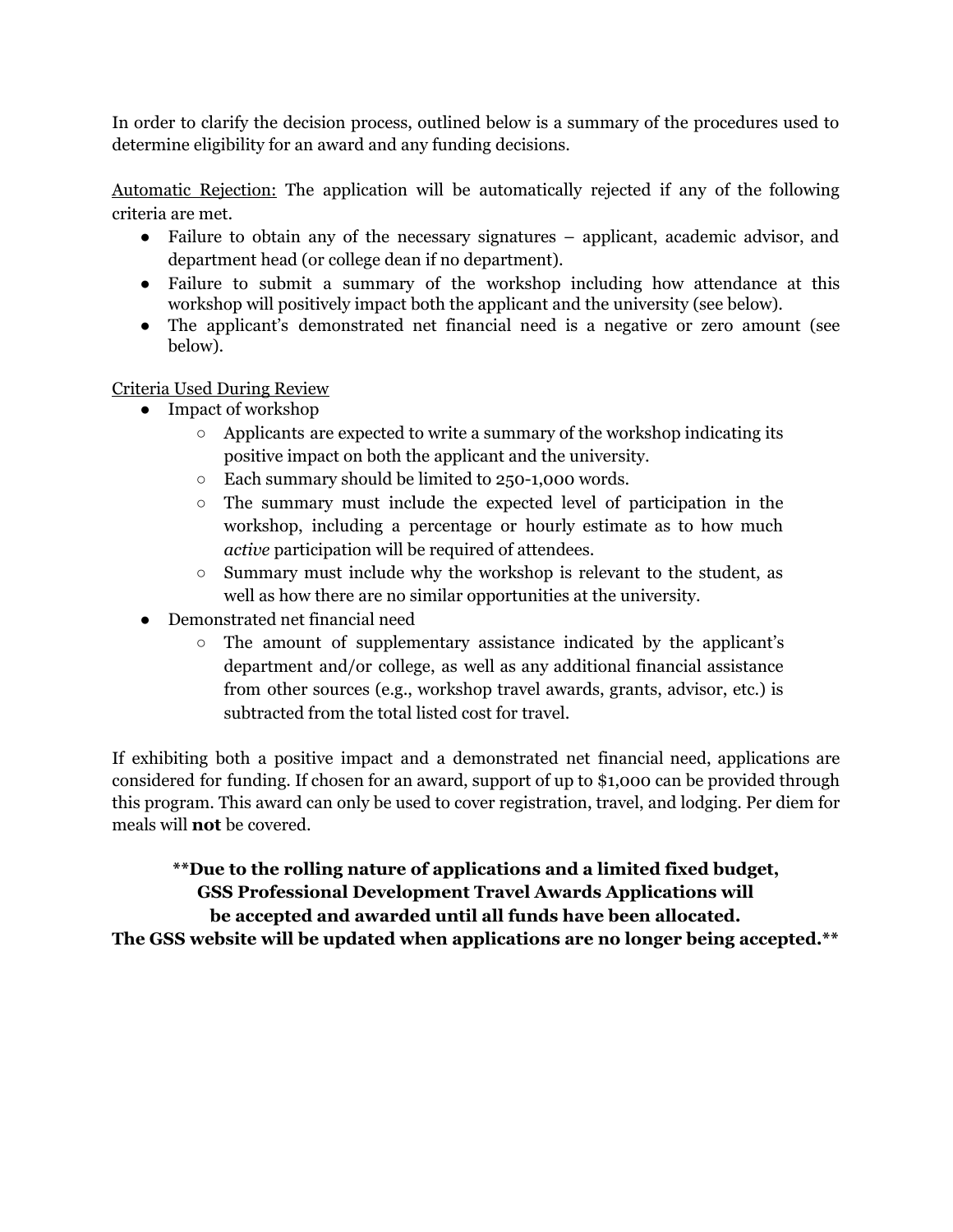#### Frequently Asked Questions

**When can I submit an application for a Graduate Student Senate Professional Development Travel Award?**

Applications are accepted on a rolling basis. They may be submitted at any time.

## **Who can I contact for more information about the application or the review process?**

The GSS President may be reached by email at  $\frac{gspdfravel@utk.edu.}{%$ 

**I was granted an award. Am I guaranteed to receive the full amount indicated in my letter?**

No. The amount an applicant is awarded is the maximum that he or she may receive, but applicants are only guaranteed to receive the amount for which they present receipts for acceptable travel expenses. All expenses must meet the requirement of UT Fiscal Policy. See administrative personnel in your department for more information on acceptable expenses.

## **What should I do if I receive an award but subsequently do not complete the professional development activity?**

Applicants should notify the GSS President via email at **[gsspdtravel@utk.edu](mailto:gsspdtravel@utk.edu)** as soon as they become aware that the funds will not be spent. Applicants who are offered awards – but do not use them – are eligible for another award during the same academic year provided they withdraw their applications.

### **Why am I only allowed to receive one award per academic year?**

The goal is to make a difference in as many students' travel needs as possible, both to give students the opportunity to participate in professional development and to increase the University of Tennessee's presence at workshops and similar opportunities. Given the large number of anticipated applications and the allotted budget, it is necessary to limit the travel awards to one per student per academic year.

### **How do I file for reimbursement?**

Applicants should submit their travel awards letter, as well as all receipts for acceptable travel expenses and proof of attendance, to their departmental representative responsible for travel claims. He or she will then submit the request to the Treasurer's Office using the appropriate account number.

### **How long does it take to receive reimbursement?**

Reimbursement will generally be distributed via direct deposit approximately two weeks after the request is filed and approved through the Treasurer's Office.